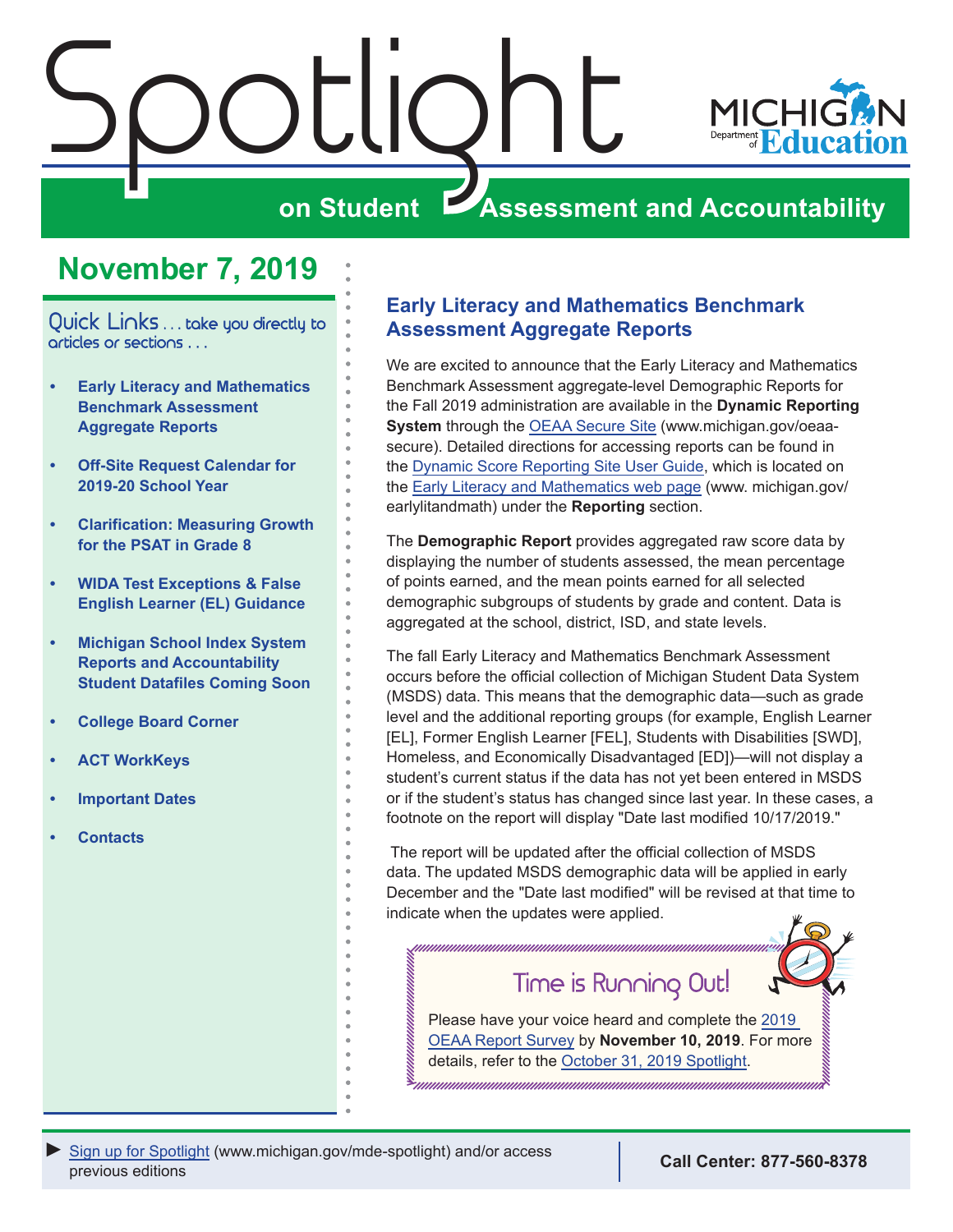# <span id="page-1-0"></span>**on Student Assessment and Accountability** Spotlight

### **Off-Site Request Calendar for 2019-20 School Year**

If your school or district is planning to administer certain assessments at off-site locations, Off-Site Test Administration Requests must be completed through the Office of Educational Assessment and Accountability (OEAA).

These assessments include the ACT® WorkKeys, Early Literacy and Mathematics, MI-Access, M-STEP, and WIDA ACCESS for ELLs and/or WIDA Alternate ACCESS for ELLs. This year's form has been streamlined and should be much quicker to complete.

The following table shows the Off-Site Test Administration Requests windows for the 2019-20 school year.

| <b>Off-Site Test Administration Request Window for</b><br><b>Building/Grade Level and Individual Students</b> |                   |               |
|---------------------------------------------------------------------------------------------------------------|-------------------|---------------|
| <b>Assessment</b>                                                                                             | <b>Opens</b>      | <b>Closes</b> |
| <b>WIDA</b>                                                                                                   | December 16, 2019 | March 2, 2020 |
| <b>ACT WorkKeys</b>                                                                                           | February 10, 2020 | May 5, 2020   |
| <b>Early Literacy</b><br>and Mathematics                                                                      | February 10, 2020 | May 29, 2020  |
| MI-Access                                                                                                     | February 10, 2020 | May 29, 2020  |
| M-STEP                                                                                                        | February 10, 2020 | May 29, 2020  |

**Important:** Off-site testing requests for the SAT with Essay, PSAT 10, and PSAT 8/9 must be completed through the College Board Off-site Testing Request process. The request window is open **now** and continues through **December 20, 2019**. This week's College Board Corner has more details on this process.

When the request windows open for the assessments listed in the table, links to complete the Off-Site Test Administration Requests will be found on each assessment's web page:

• [ACT WorkKeys](www.michigan.gov/mme) (www.michigan.gov/mme)

- [Early Literacy and Mathematics Benchmark](www.michigan.gov/earlylitandmath)  [Assessments](www.michigan.gov/earlylitandmath) (www.michigan.gov/earlylitandmath)
- [MI-Access](http://www.michigan.gov/mi-access) (www.michigan.gov/mi-access)
- [M-STEP](www.michigan.gov/mstep) (www.michigan.gov/mstep)
- [WIDA](www.michigan.gov/wida) (www.michigan.gov/wida)

### **Clarification: Measuring Growth for the PSAT in Grade 8**

By using Student Growth Percentiles (SGPs) to calculate student growth we are able to continue to create growth metrics for students between grades 7 and 8 despite the transition to the PSAT in grade 8. This is possible because the SGP approach to measuring growth is agnostic regarding what type of assessment used. The Michigan Department of Education wants to reaffirm the point that we should not compare overall proficiency between an M-STEP score and a PSAT 8/9 score.

Student Growth Reporting can be viewed on the [OEAA](http://www.michigan.gov/oeaa-secure)  [Secure Site](http://www.michigan.gov/oeaa-secure) (www.michiagn.gov/oeaa-secure) and in [MI School Data](http://www.mischooldata.org) (www.mischooldata.org)

## **WIDA Test Exceptions & False English Learner (EL) Guidance**

The window for WIDA Test Exceptions will be open from **December 11, 2019 – January 25, 2020** in the OEAA Secure Site. This window is a period of time in which educators may request a waiver from the Spring 2019 WIDA ACCESS for ELLs or the Alternate ACCESS for ELLs for some students with specific disabilities. All test exceptions must be applied for on an annual basis and approvals do not carry over from year-to-year. For more information on WIDA Test Exceptions, refer to the WIDA ACCESS for ELLs and Alternate ACCESS for ELLs Test Exceptions and False EL Guidance document found on the [WIDA web page](www.michigan.gov/wida) (www. michigan.gov/wida).

#### *(Continued on next page)*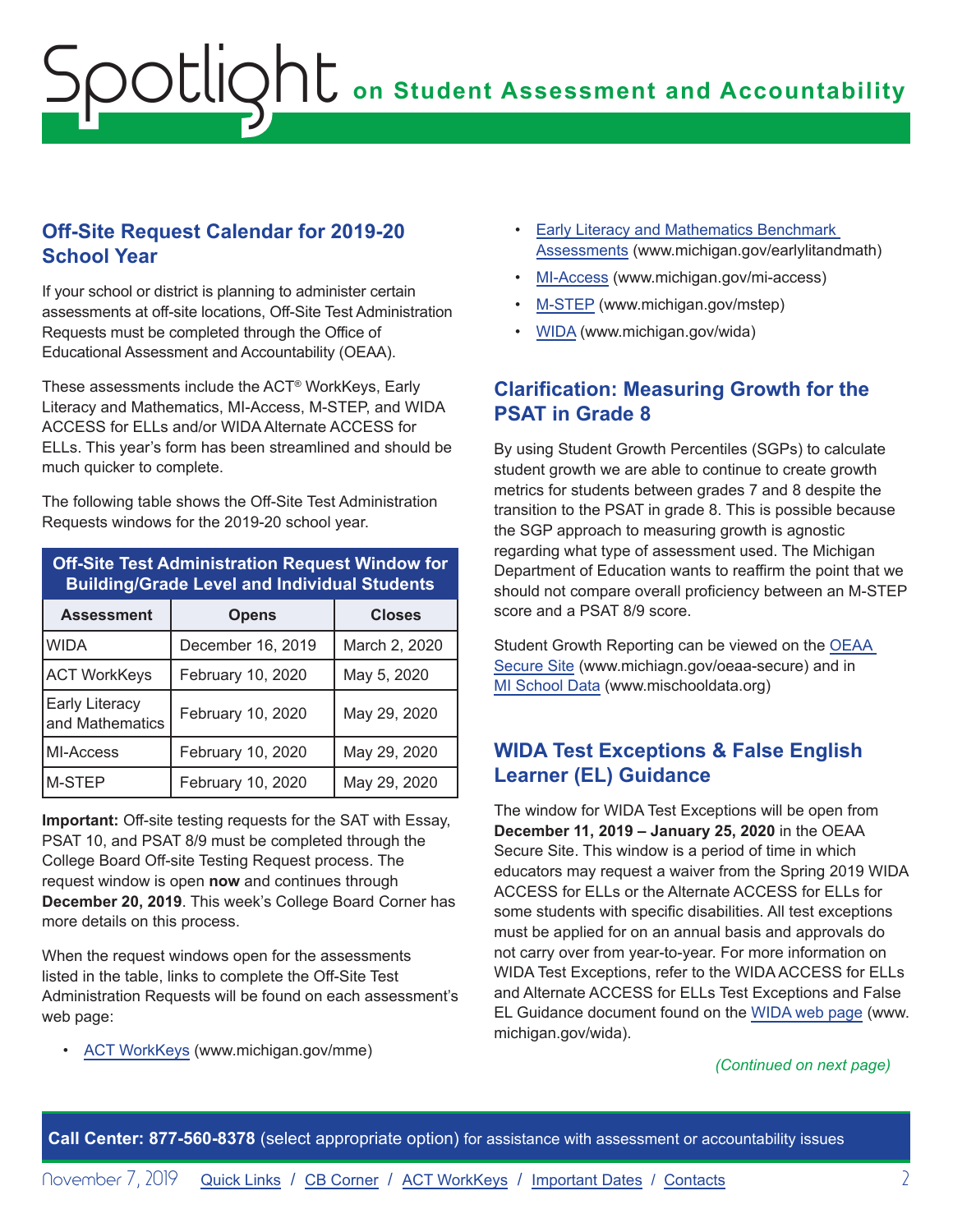# <span id="page-2-0"></span>**on Student Assessment and Accountability** otlic

Directions for submitting WIDA Test Exceptions can be found on the [Secure Site Training web page](http://www.michigan.gov/securesitetraining) (www.mi.gov/ securesitetraining) under the **Quick Reference** section. For questions about how to submit WIDA Exceptions, contact the Call Center (select Option 3) or email [mde-oeaa@michigan.gov](mailto:mde-oeaa%40michigan.gov?subject=).

## **Michigan School Index System Reports and Accountability Student Datafiles Coming Soon**

In a few weeks, the Michigan Department of Education will be making Michigan School Index System reports and accountability student datafiles available for 2018-19 school year results.The Michigan School Index System is the accountability system in Michigan's federally-approved consolidated state plan for the Every Student Succeeds Act (ESSA). In this system, schools will receive an overall

school index value, ranging from zero to 100, that indicates performance across subgroups in multiple data components. The overall school index values are used in identifying schools for state and federal supports.

Authorized users of [MI School Data](http://www.mischooldata.org) (www.mischooldata. org) will be able to preview school-level reports, download student-level accountability data files, and submit issues related to the calculation of their School Index results. In order to preview results, individuals will need to login to MI School Data.

[Instructions on accessing School Index reports and files](https://www.michigan.gov/documents/mde/Accountability_Access_and_Download_Instructions_645324_7.pdf.)  [on MI School Data](https://www.michigan.gov/documents/mde/Accountability_Access_and_Download_Instructions_645324_7.pdf.) can be found on the [Accountability](http://www.mi.gov/mde-accountability)  [web page](http://www.mi.gov/mde-accountability) (www.michigan.gov/mde-accountability) by selecting the **Michigan School Index System Resources** link. Informational guides and other helpful resources for upcoming 2018-19 school year accountability will also be available through the Michigan School Index System Resource link as they become available.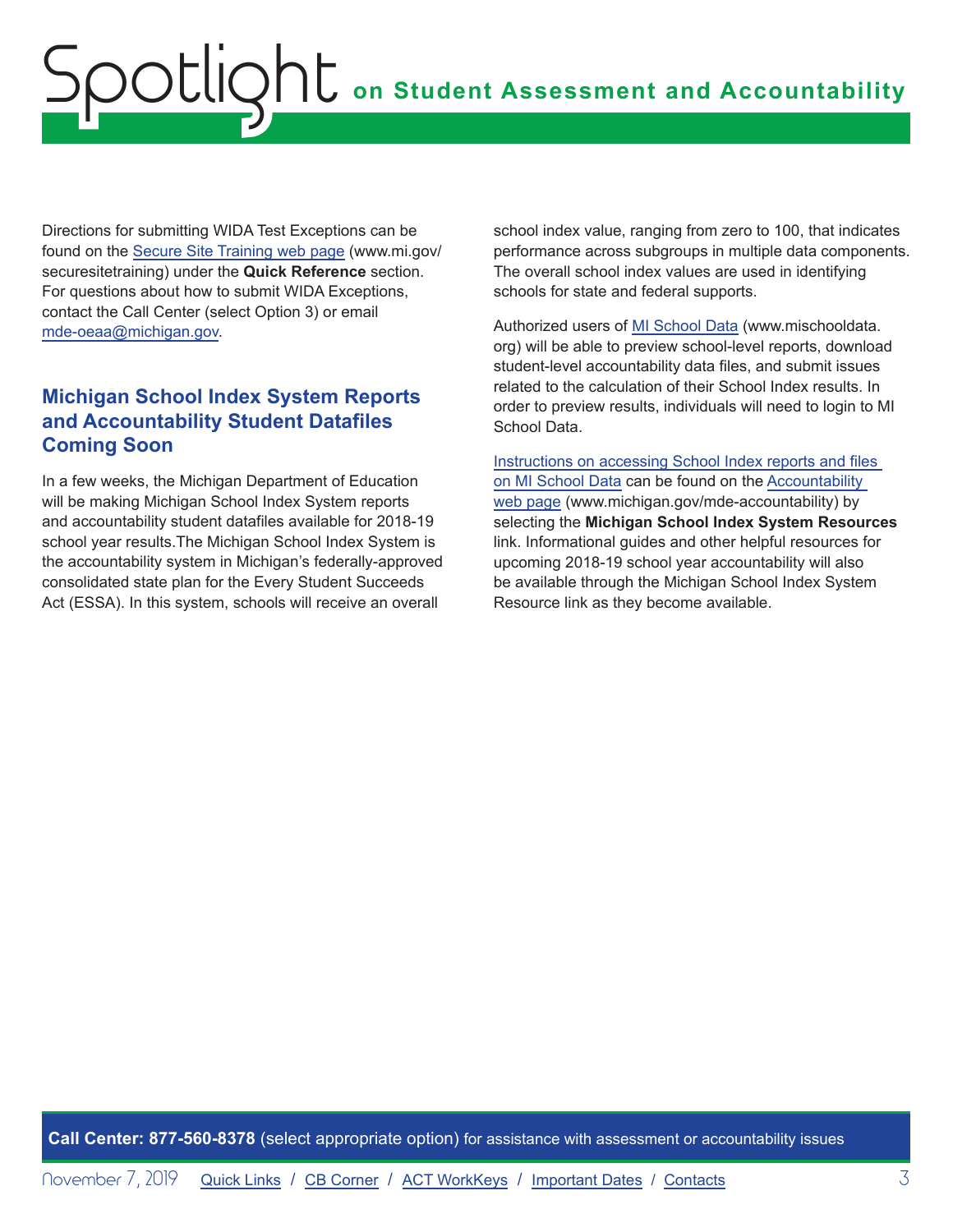**on Student Assessment and Accountability**

# <span id="page-3-1"></span>College Board Corner

<span id="page-3-0"></span>Spotlight

*Information on SAT*®*, PSAT*™ *8/9, and PSAT*™*10 provided by the College Board*

### **Questions about Spring PSAT 8/9, PSAT 10, or SAT?**

- Call the Michigan Educator Hotline: 866-870-3127 (select Option 1)
- Email [michiganadministratorsupport@](mailto:michiganadministratorsupport%40collegeboard.org?subject=) [collegeboard.org](mailto:michiganadministratorsupport%40collegeboard.org?subject=)

#### **Coordinator Implementation Handbook**

The Michigan Coordinator Implementation Handbook is now available at on the [MME](www.michigan.gov/mme) (www.michigan.gov/ mme) and [PSAT](http://www.michigan.gov/psat) (www.michigan.gov/psat) web pages. This handbook contains helpful information for SAT with Essay, PSAT 10, and PSAT 8/9 test coordinators about test dates, test timing, establishment, working with your SSD (Services for Students with Disabilities) coordinator, English learner supports, and more!

An updated Accommodations and Supports Handbook for SSD coordinators will be available by December.

#### **Off-Site Testing**

Most schools participating in the SAT with Essay, PSAT 10, and PSAT 8/9 in April 2020 will administer the assessments at the school. However, if your school is a virtual school or if you want to administer the PSAT 8/9, PSAT 10, or SAT with Essay on the same day and don't have enough room in your school, you can request off-site testing.

These additional locations must be approved by the College Board to make sure they meet testing, staffing, training, and security requirements. Here's the process for requesting approval:

- 1. Identify a facility (or facilities) that will meet your needs for off-site testing.
- 2. Gather all required information for submission of your off-site request. You'll need your school information and Attending Institution (AI) code, off-site testing location name and address, and contact information for the off-site coordinator(s).
- 3. New this year, you will fill out an [online form](http://www.sat.org/offsiterequest) (www.sat.org/offsiterequest). This form is applicable to the SAT with Essay, PSAT 10, and PSAT 8/9. Complete the required fields and submit the online form.
- 4. You will receive email confirmation of your offsite request once your form is submitted. **This confirmation email is not approval of the plan.** Submitters can edit the submission from the directions provided in the confirmation email, if necessary.
- 5. A separate form must be completed for each off-site location being used for your test administration.
- 6. Complete your off-site requests no later than **midnight ET, December 20, 2019**.
- 7. The College Board will work with test coordinators requesting off-site testing locations to ensure the location meets requirements. If necessary, we'll contact test coordinators to make recommendations to improve security and to address any outstanding concerns. Please respond to inquiries in a timely manner to ensure approval of your off-site request in time for test day.
- 8. Once approved, an email will be sent to the test coordinator of the primary AI communicating the

*(Continued on next page)*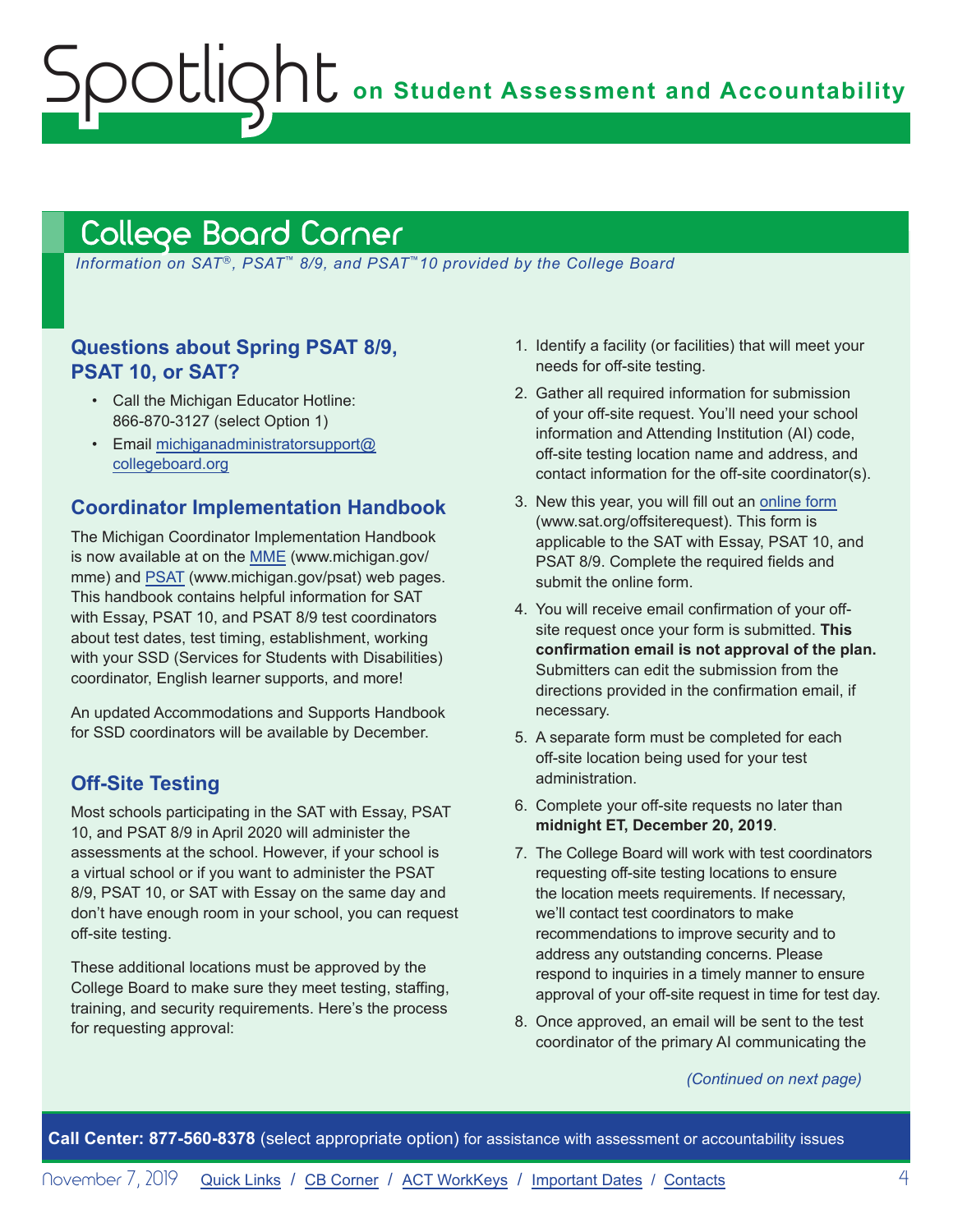approval. **Approvals for plans submitted on time will be sent to coordinators beginning January 29, 2020**.

A few things to note about off-site testing:

- Off-site locations will use their AI (Attending Institution) code for all forms. No test center codes will be used. You may see test center codes in the Test Participation page of the Secure Site, but these are not required for any documentation this year.
- Test coordinators are highly encouraged to use testing room codes to help process any irregularities that may occur at the off-site locations.
- A test coordinator must be identified in the Educational Entity Master (EEM) for the AI (Attending Institution). Additionally, a unique off-site test coordinator must be identified for each off-site test location in the testing plan.

A single person may oversee all assessments administered at an off-site location, or a different off-site test coordinator may be identified for each assessment. Off-site test coordinator information will not be captured or reflected in the Educational Entity Master (EEM).

- Pre-identification of students will be completed by the AI, not at each off-site. It is the responsibility of the off-site test coordinators to be aware of which students are testing at each location.
- Test materials will also be shipped to the AI location. The test coordinator at the AI will be responsible for coordinating the secure transport of materials from the AI location to the attention of the off-site test coordinator at each testing location.
- Off-site requests for other Michigan assessments (M-STEP, ACT WorkKeys) must be done separately through the OEAA Secure Site for each assessment.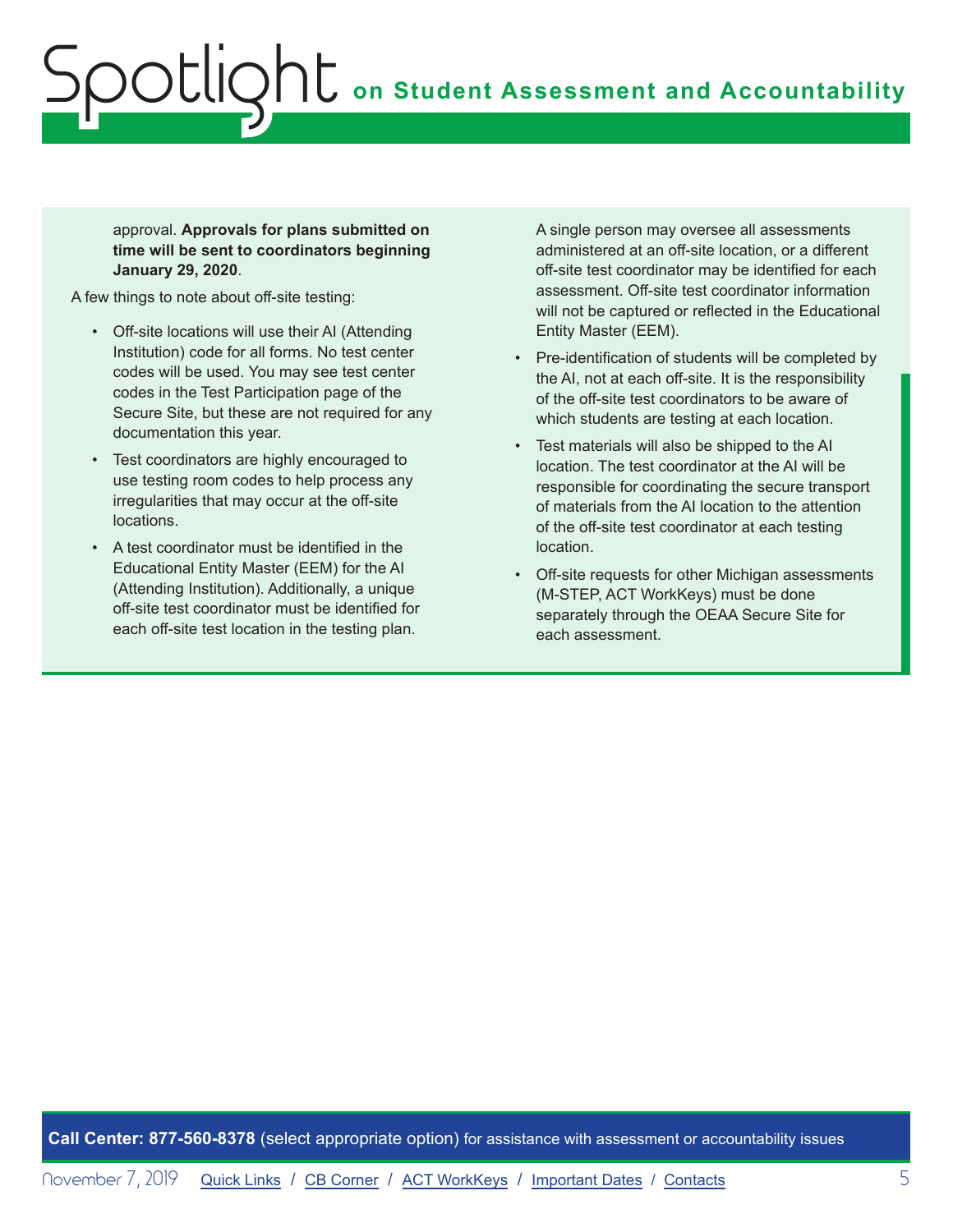# **on Student Assessment and Accountability**

**ACT** 

Information on ACT<sup>®</sup> WorkKeys<sup>®</sup> provided by the ACT.

#### **Manage Participation**

<span id="page-5-0"></span>Spotlight

The ACT Workkeys assessment is one of three required components of the Michigan Merit Exam (MME) for grade 11 and required grade 12 students. All public schools are required to administer the full MME, which consists of the ACT WorkKeys, SAT with Essay, and M-STEP science and social studies assessments. If a nonpublic school chooses to administer any one of the three MME components, they will be expected to administer all three components to their students.

All schools, public and participating nonpublic, must confirm in PearsonAccess<sup>next</sup> that they are participating in order to receive test materials and administer the WorkKeys assessment. This process is called **Manage Participation** and takes approximately five minutes. The window to complete the Manage Participation is **November 4** through **November 29, 2019**.

Instructions on completing the Manage Participation process were emailed to the District Assessment Coordinators and the WorkKeys Test Coordinators listed in the [Educational Entity Master \(EEM\)](www.michigan.gov/EEM) (www.michigan. gov/eem) on November 4, 2019.

Only the assigned WorkKeys Test Coordinator listed in the EEM, for both public and nonpublic schools, should have received an **ACT Account Access: New Account** email from NoReplyTestAdmin@act.org on November 4, 2019. The email includes a link and instructions to create your password. Once the WorkKeys Test Coordinator has created a password, they'll receive a confirmation email and will be able to log into the system. If the WorkKeys Test Coordinator did not receive this email on November 4, 2019, contact ACT at the web page or phone number listed on the following page.

#### **How to Submit Your ACT WorkKeys Participation Information**

To submit your school's participation information, take the following steps:

- 1. Log into PearsonAccessnext (https://testadmin.act. org)
- 2. Under SETUP, select Organizations
- 3. Check the box(es) beside the school(s) you wish to update
- 4. Open the drop-down on the Start button and chose Test Administration
- 5. Complete the Manage Participation information:
	- a. If your school will participate, complete the Participating section:
		- □ **Select Paper Initial Standard Time Test Date** – always choose April 15, 2020
		- □ **Select Materials Receipt Date** Paper Initial Standard Time – select either the week of March 9, 2020 or March 16, 2020
		- □ **Select Paper Initial Accommodations Test Window Start Date** – always choose April 15, 2020
		- □ **Select Materials Receipt Date Paper Initial Accommodations** – select either the week of March 9, 2020 or March 16, 2020
	- b. If your school will not participate, complete the Not Participating section:
		- □ **Indicate Reason for Not Participating**  select the appropriate option for your school or choose Other and then complete the Other Reason for Not Participating text box.

*(Continued on next page)*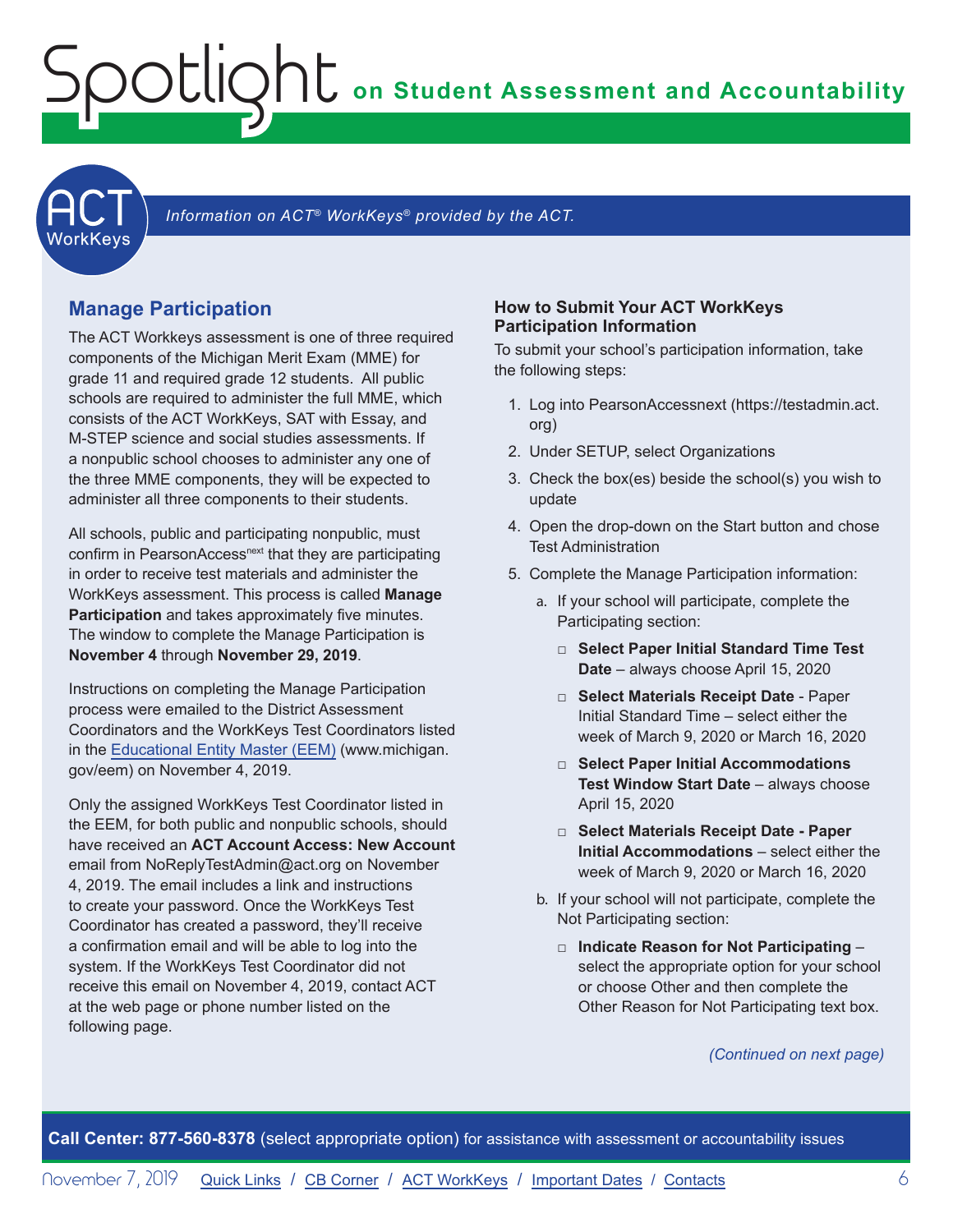# **on Student Assessment and Accountability** Spotlight

- c. Click **Save**. If multiple schools were selected in step 3, click on the next school name in the list on the left to complete step 5 for that school.
- Log out of PearsonAccess<sup>next</sup>.

#### **Deadline**

You must submit your participation information by **Friday, November 29, 2019**.

### **Contacting ACT**

If you have questions, you may:

- 1. contact ACT via the [Contact Us web page](http://www.act.org/aap/state/contact.html) ([www.act.org/aap/state/contact.html\)](https://www.act.org/aap/state/contact.html)
- 2. call ACT at 800-553-6244, 9:30 AM 6:00 PM ET
	- standard time: ext. 2800
	- accommodations: ext. 1788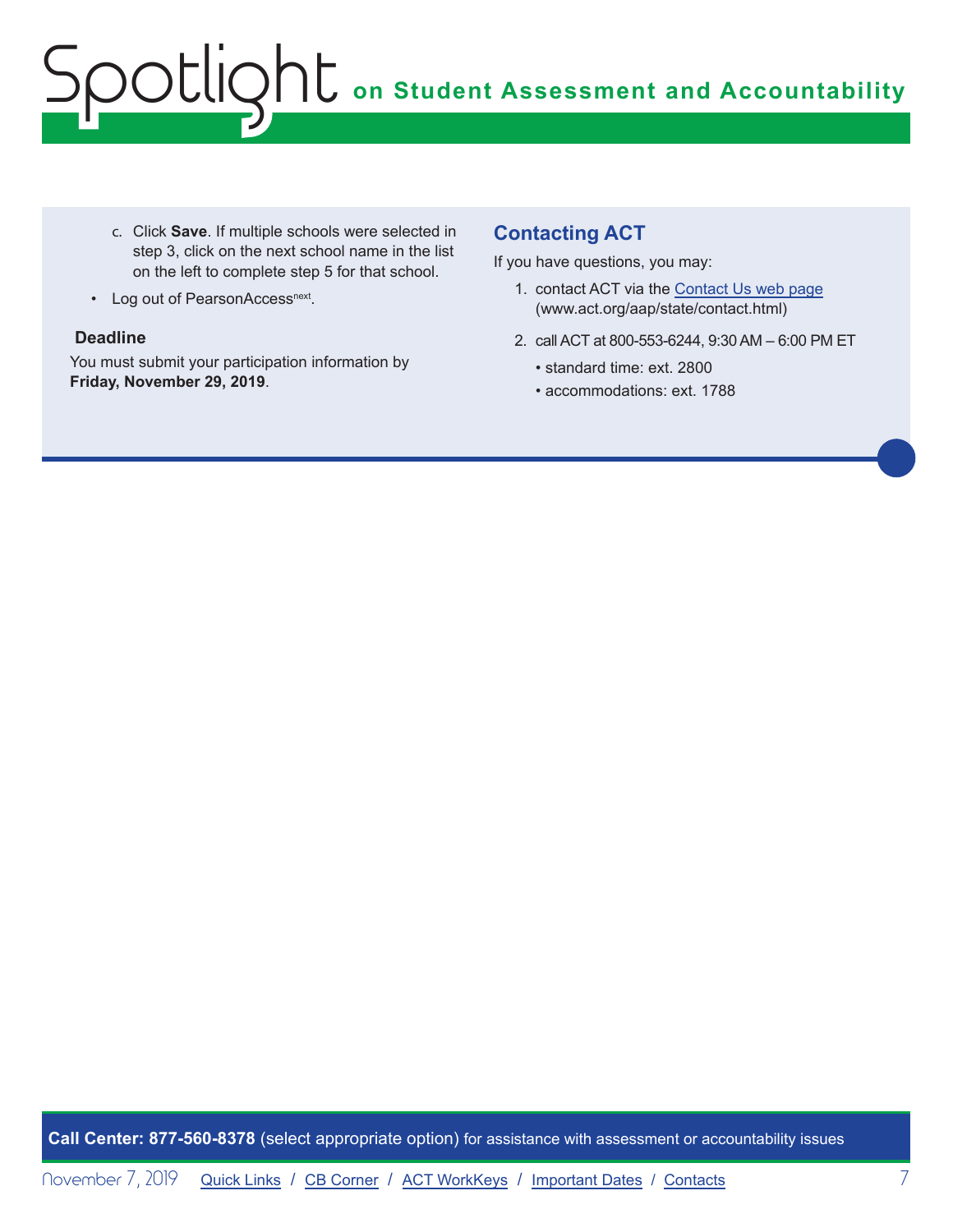# <span id="page-7-1"></span><span id="page-7-0"></span>**Important Dates**

# **Approaching Deadlines!**

**Sunday, November 10, 2019** 

• [2019 OEAA Report Survey](https://baameap.wufoo.com/forms/zw5ldve1blu50a/) (https://baameap.wufoo.com/forms/zw5ldve1blu50a/)

# **November 2019**

### **M-STEP, MI-Access, and WIDA**

#### **Now – November 26, 2019**

• **M-STEP, MI-Access FI, and WIDA** Online Testing Waiver request window

## **ACT WorkKeys**

#### **November 4 – 29, 2019**

• **ACT WorkKeys** Manage Participation window

## **December 2019**

#### **December 4, 2019, 10:00 AM**

• **DRC Technology Coordinator Webinar** – [Zoom](https://datarecognitioncorp.zoom.us/j/831651825)  [Access to webinar](https://datarecognitioncorp.zoom.us/j/831651825) (https://datarecognitioncorp.zoom. us/j/831651825)

## **SAT and PSAT**

#### **December 5, 2019, 1:00 – 2:30 PM**

• Accommodations and Supports Webinar for **SAT with Essay, PSAT 10,** and **PSAT 8/9**

Webinar [Registration](https://tinyurl.com/2020MichiganAccommodations) (https://tinyurl.com/2020MichiganAccommodations)

#### **Now – December 20, 2019**

Deadline for Off-Site Testing Requests for **SAT with Essay, PSAT 10,** and **PSAT 8/9** (refer to this week's [College Board Corner](#page-3-0) for details)

### **WIDA**

#### **December 3, 2019, 9:00 AM – 12:00 PM**

• **WIDA ACCESS for ELLs Test Administration Online Workshop 1** – Library of Michigan, Lake Michigan Room, 702 W. Kalamazoo St. Lansing, MI 48909

[Registration link](https://wida-access-online-ta-training-120319am.eventbrite.com) (https://wida-access-online-tatraining-120319am.eventbrite.com)

#### **December 3, 2019, 1:00 – 4:00 PM**

• **WIDA Kindergarten ACCESS Test Administration Workshop 2** – Library of Michigan, Lake Michigan Room, 702 W. Kalamazoo St., Lansing, MI 48909 [Registration link](https://wida-k-access-online-ta-training-120319pm.eventbrite.com) (https://wida-k-access-online-tatraining-120319pm.eventbrite.com)

#### **December 4, 2019, 9:00 AM – 12:00 PM**

• **WIDA ACCESS for ELLs Test Administration Online Workshop 3 – Wayne County Community** College Downriver Campus, EPAC 5&6, 21000 Northline Road, Taylor, MI 48180 [Registration link](https://wida-access-online-ta-training-120419am.eventbrite.com) (https://wida-access-online-tatraining-120419am.eventbrite.com)

#### **December 4, 2019, 1:00 – 4:00 PM**

• **WIDA Kindergarten ACCESS Test Administration Workshop 4** – Wayne County Community College Downriver Campus, EPAC 5&6, 21000 Northline Road, Taylor, MI, 48180 [Registration link](https://wida-k-access-online-ta-training-120419pm.eventbrite.com) (https://wida-k-access-online-tatraining-120419pm.eventbrite.com)

#### **December 18, 2019, 10:00 – 11:30 AM**

• **WIDA Alternate ACCESS Overview Webinar** [Registration link](https://wida-alternate-access-overview-121819-1000-1130.eventbrite.com) (https://wida-alternate-accessoverview-121819-1000-1130.eventbrite.com)